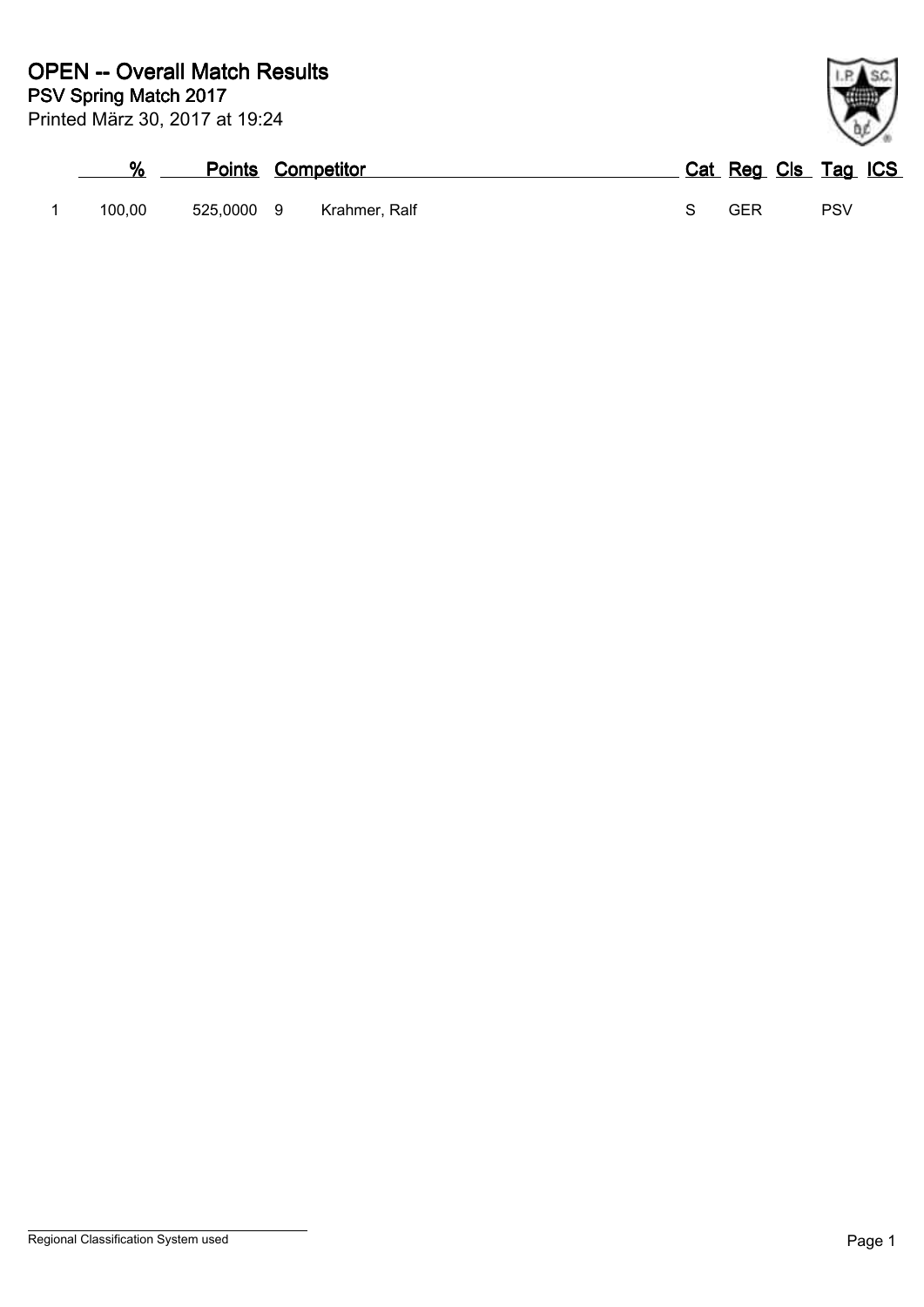**PSV Spring Match 2017 PRODUCTION -- Overall Match Results**

Printed März 30, 2017 at 19:24

|                | %      | <b>Points</b> | Competitor |                     |   | Cat Reg Cls Tag ICS |            |  |
|----------------|--------|---------------|------------|---------------------|---|---------------------|------------|--|
| $\overline{1}$ | 100,00 | 505,7219      | 1          | Aron, Michael       |   | <b>GER</b>          | <b>PSV</b> |  |
| $\overline{2}$ | 82,66  | 418,0068 8    |            | Konstantin, Andreas | S | <b>GER</b>          | <b>PSV</b> |  |
| 3              | 68,99  | 348,9100      | 15         | Schütz, Daniel      |   | <b>GER</b>          | <b>PSV</b> |  |
| $\overline{4}$ | 62,46  | 315,8499      | 2          | Dudaric, Nenad      |   | <b>GER</b>          | <b>PSV</b> |  |
| 5              | 52,41  | 265,0585      | 11         | Riemer, Franz       |   | <b>GER</b>          | <b>PSV</b> |  |
| 6              | 51,42  | 260,0593      | 14         | Schuster, Markus    | S | <b>GER</b>          | <b>PSV</b> |  |
| $\overline{7}$ | 30,72  | 155,3488      | 3          | Götzfried, André    | S | <b>GER</b>          | <b>PSV</b> |  |
| 8              | 16,19  | 81,8609       | 5          | Herrmann, Sandra    |   | <b>GER</b>          | <b>PSV</b> |  |